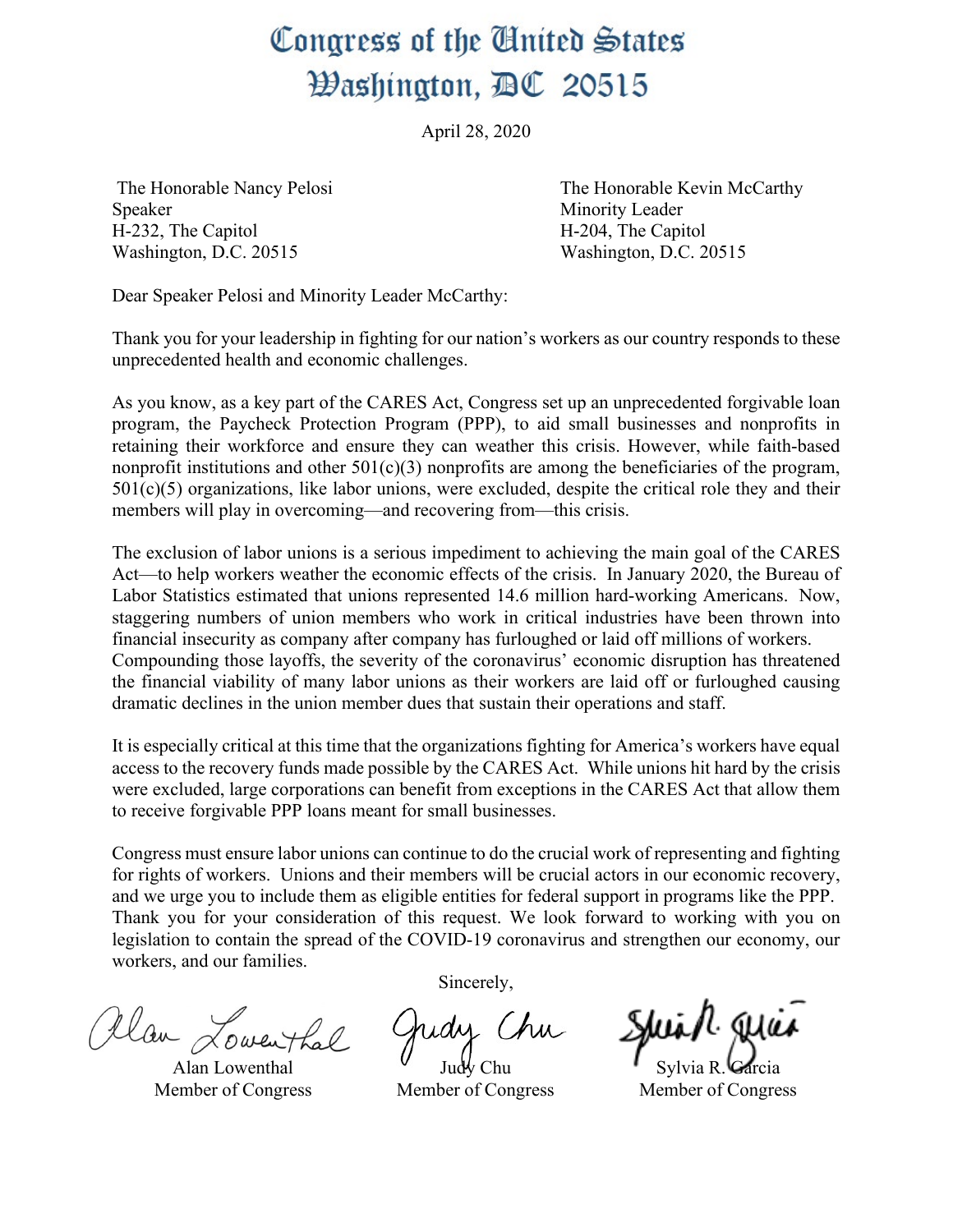$\sqrt{s}$ Adam Smith Member of Congress

 $\sqrt{s}$ Gerry E. Connolly Member of Congress

 $\sqrt{s}$ Mark Pocan Member of Congress

 $\sqrt{s}$ Andy Levin Member of Congress

 $\sqrt{s}$ Deb Haaland Member of Congress

/s/ Gwen Moore Member of Congress

 $\sqrt{s}$ Bobby L. Rush Member of Congress

 $\sqrt{s}$ Marcy Kaptur Member of Congress

 $\sqrt{s}$ Barbara Lee Member of Congress

 $\sqrt{s}$ Anthony G. Brown Member of Congress

 $\sqrt{s}$ Ann McLane Kuster Member of Congress

/s/ Madeleine Dean Member of Congress

/s/ Brendan F. Boyle Member of Congress

 $\sqrt{s}$ C.A. Dutch Ruppersberger Member of Congress

 $\sqrt{s}$ Eleanor Holmes Norton Member of Congress

 $\sqrt{s}$ Grace F. Napolitano Member of Congress

 $\sqrt{s}$ Eliot Engel Member of Congress

 $\sqrt{s}$ Julia Brownley Member of Congress

 $/s/$ Dan Kildee Member of Congress

/s/ Ruben Gallego Member of Congress

 $\sqrt{s}$ Darren Soto Member of Congress

 $\sqrt{s}$ Elaine G. Luria Member of Congress

 $\sqrt{s}$ Joe Courtney Member of Congress

 $\sqrt{s}$ Tim Ryan Member of Congress

/s/ Jamie Raskin Member of Congress

 $\sqrt{s}$ Andy Kim Member of Congress

 $\sqrt{s}$ Sanford D. Bishop, Jr. Member of Congress

 $\sqrt{s}$ Tulsi Gabbard Member of Congress

 $\sqrt{s}$ Jan Schakowsky Member of Congress

 $\sqrt{s}$ Adriano Espaillat Member of Congress

 $\sqrt{s}$ Peter A. DeFazio Member of Congress

/s/ Jesús G. "Chuy" García Member of Congress

 $\sqrt{s}$ Steve Cohen Member of Congress

 $\sqrt{s}$ Joyce Beatty Member of Congress

 $\sqrt{s}$ Marc Veasey Member of Congress

/s/ Pramila Jayapal Member of Congress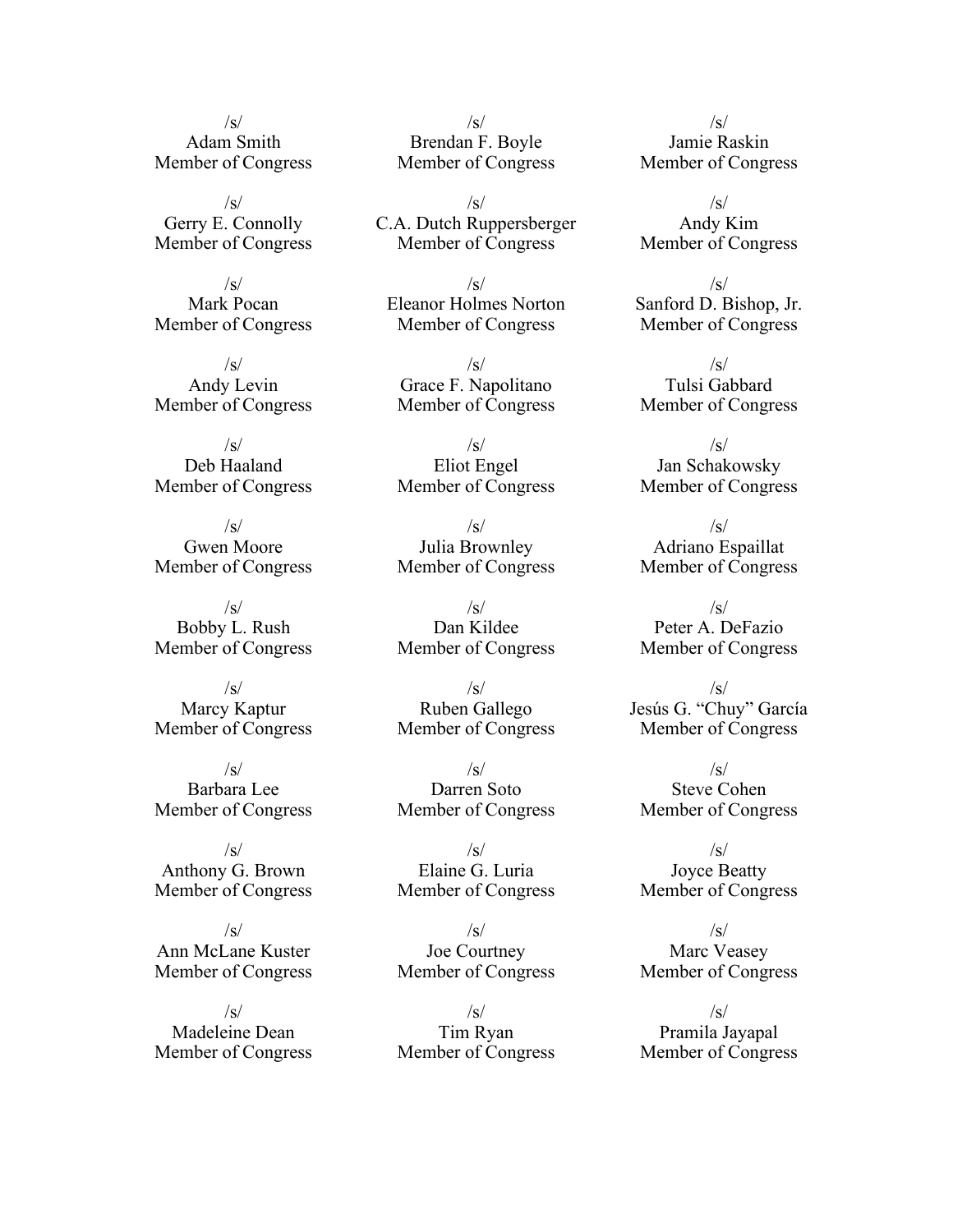/s/ Jared Huffman Member of Congress

 $\sqrt{s}$ Albio Sires Member of Congress

 $\sqrt{s}$ Bill Foster Member of Congress

 $\sqrt{s}$ Rosa L. DeLauro Member of Congress

 $\sqrt{s}$ Al Green Member of Congress

 $\sqrt{s}$ Shelia Jackson Lee Member of Congress

 $\sqrt{s}$ Paul D. Tonko Member of Congress

 $\sqrt{s}$ Harley Rouda Member of Congress

 $\sqrt{s}$ Vicente Gonzalez Member of Congress

 $\sqrt{s}$ Diana DeGette Member of Congress

 $\sqrt{s}$ Marica L. Fudge Member of Congress

 $\sqrt{s}$ Yvette D. Clarke Member of Congress

/s/ Adam B. Schiff Member of Congress

 $\sqrt{s}$ Jahana Hayes Member of Congress

/s/ Linda T. Sánchez Member of Congress

 $\sqrt{s}$ Dina Titus Member of Congress

 $\sqrt{s}$ Ro Khanna Member of Congress

 $\sqrt{s}$ Jimmy Gomez Member of Congress

 $\sqrt{s}$ Jennifer Wexton Member of Congress

 $\sqrt{s}$ Eric Swalwell Member of Congress

 $/s/$ Ed Case Member of Congress

 $\sqrt{s}$ David Trone Member of Congress

 $\sqrt{s}$ David N. Cicilline Member of Congress

 $\sqrt{s}$ Thomas R. Suozzi Member of Congress

 $\sqrt{s}$ Anna G. Eshoo Member of Congress

 $\sqrt{s}$ Jimmy Panetta Member of Congress

 $\sqrt{s}$ Ted Lieu Member of Congress

 $\sqrt{s}$ Ted Deutch Member of Congress

 $\sqrt{s}$ Scott Peters Member of Congress

 $\sqrt{s}$ Veronica Escobar Member of Congress

 $\sqrt{s}$ Carolyn B. Maloney Member of Congress

 $\sqrt{s}$ Lori Trahan Member of Congress

 $\sqrt{s}$ Ilhan Omar Member of Congress

 $\sqrt{s}$ Tom Malinowski Member of Congress

 $\sqrt{s}$ Betty McCollum Member of Congress

 $\sqrt{s}$ Steven Horsford Member of Congress